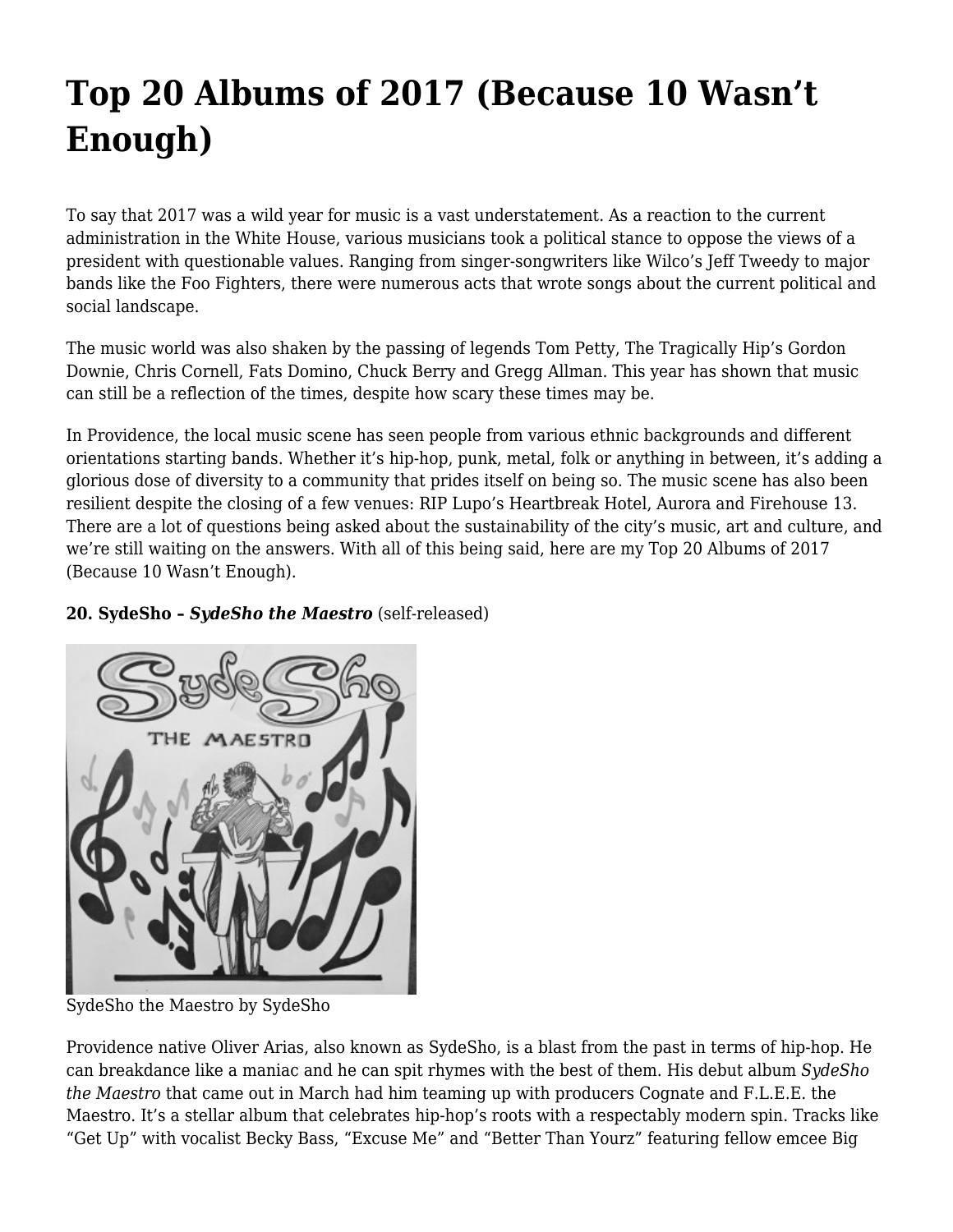Scythe prove that mumble rap is whack and the real style is coming back.

[soundcloud.com/sydesho/excuse-me-prod-flee-the-maestro](https://soundcloud.com/sydesho/excuse-me-prod-flee-the-maestro?in=sydesho/sets/sydesho-the-maestro)

**19. Weaves –** *Wide Open* (Kanine/Buzz/Memphis Industries)



*Wide Open* by Weaves

There's something awesome about rhythmically tight and quirky alternative rock. It possesses an honesty that other genres can't hold a candle to. Weaves from Toronto hit this on the head with their sophomore album *Wide Open* released in October. Jasmyn Burke has a uniquely soulful voice that has stunning range: "#53," "Walkaway" and "Law and Panda" are prime songs off this record that are abundant with melody and energy.

[weaves.bandcamp.com/track/law-and-panda](https://weaves.bandcamp.com/track/law-and-panda)

## **18. Pile –** *A Hairshirt of Purpose* (Exploding In Sound)

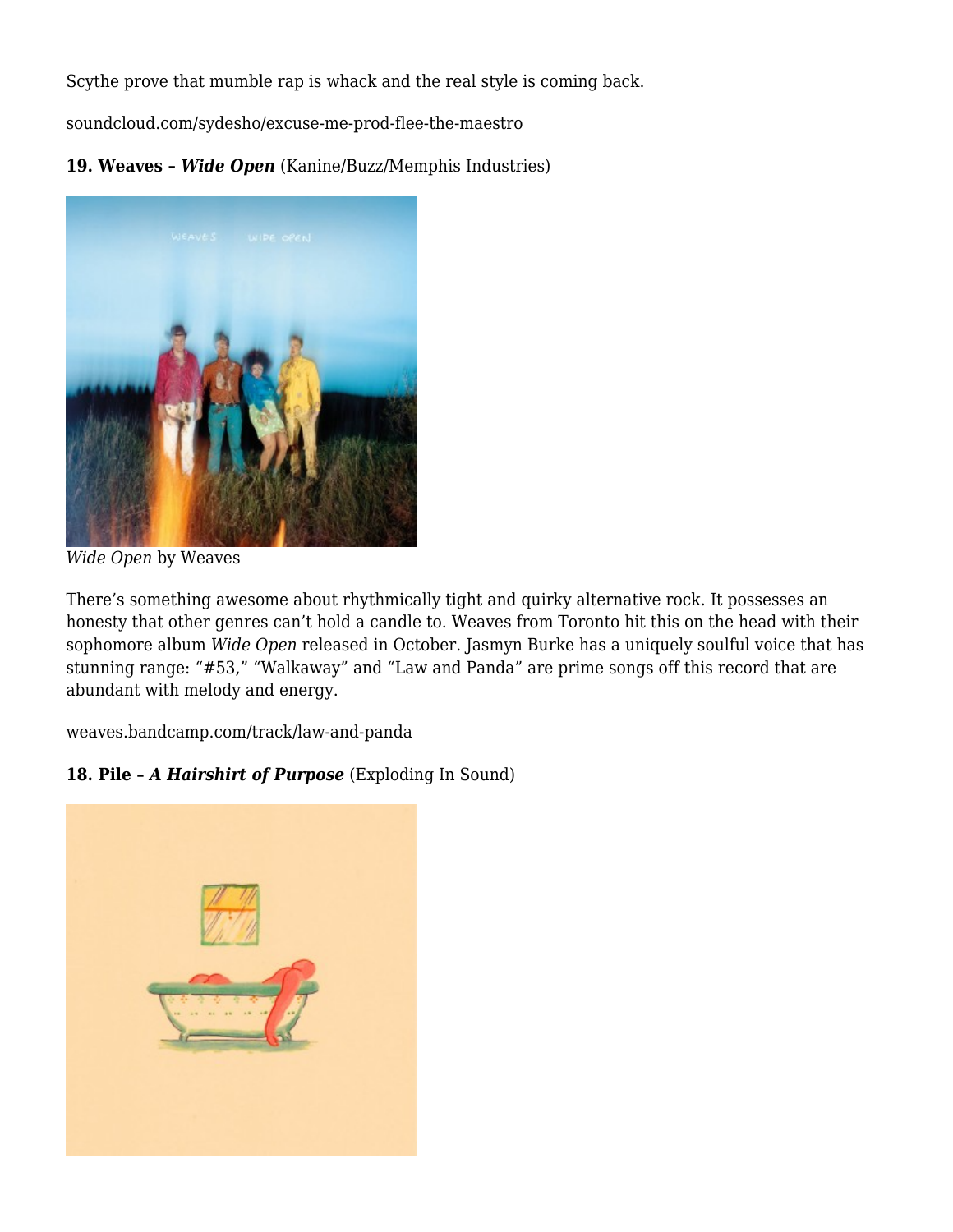### A Hairshirt of Purpose by Pile

Indie rock act Pile has such a distinct take on music that it's hard to pin them down to classification. They can sound like a post-punk act at one point, then they'll go full-on noise, and finish a track off by venturing towards math rock. Their versatility is what makes this act from Boston so great and their sixth album *A Hairshirt of Purpose* that hit record store shelves in March could be their most brilliant release yet. It's unapologetically intense while providing an electrifyingly awesome listening experience. Turn it up loud and listen to songs like "Hissing for Peace," "Texas" and "Leaning on a Wheel" to get amped.

[pile.bandcamp.com/track/hissing-for-peace](https://pile.bandcamp.com/track/hissing-for-peace)

**17. Ron Gallo –** *Heavy Meta* (New West/American Diamond)



Heavy Meta by Ron Gallo

Moving to a new city can change an artist. They'll adapt to new kinds of music and then they'll put their own spin on it. Philadelphia native Ron Gallo went through that transition after the Americana band he was in, Toy Soldiers, broke up and he moved to Nashville. He got into the garage rock scene there and released a badass debut album with Heavy Meta in February. Wakefield, RI, native Dylan Sevey plays drums in his band. "Young Lady, You're Scaring Me," "Kill the Medicine Man" and "Please Yourself" are definitive scorchers.

[rongallo.bandcamp.com/track/kill-the-medicine-man-3](https://rongallo.bandcamp.com/track/kill-the-medicine-man-3)

## **16. Alexandra Savior –** *Belladonna of Sadness* (Columbia)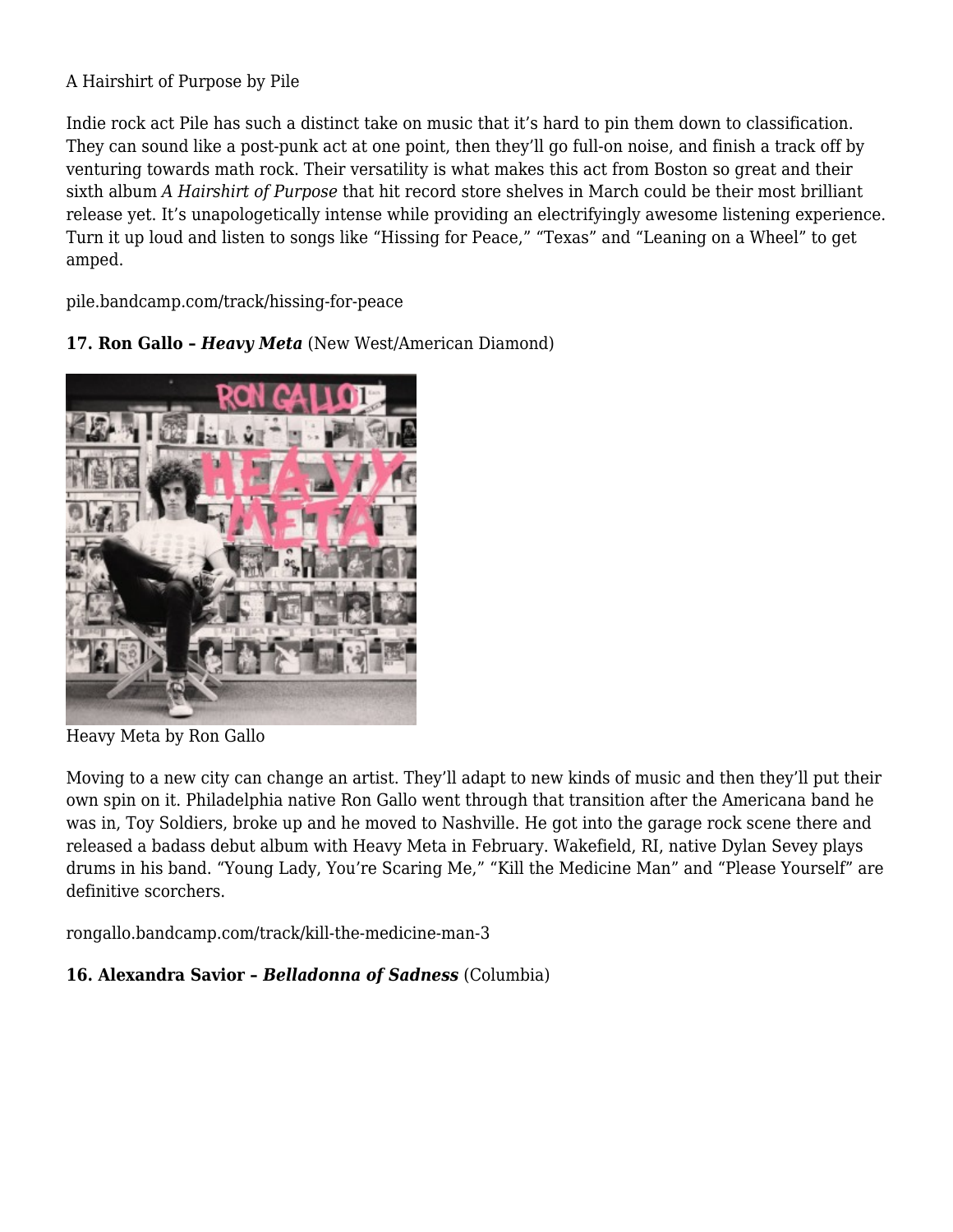

Belladonna of Sadness by Alexandra Savior

A breath of fresh air came from Portland, OR, artist Alexandra Savior when she put out her debut album, *Belladonna of Sadness*, in April. Subtle jazz elegance adorns the album from start to finish while walking the line between dream pop and psychedelic. She's only 22 and the future looks very bright for her if she keeps it up. Coolness flows from each song on the record and the senses will be hooked. Try out "Mirage," "Shades" and "Frankie" and you won't be able to stop listening.

[open.spotify.com/track/62IQSAGpdUI2NK1UcRCCgQ](https://open.spotify.com/track/62IQSAGpdUI2NK1UcRCCgQ)

## **15. Ho99o9 –** *United States of Horror* (999 Deathkult)



United States of Horror by Ho99o9

Usually a fusion of hip-hop and punk can be quite lame, but in 2017 anything was possible and the Los Angeles-via-Newark, NJ, duo of TheOGM and Eaddy proved that. Ho99o9 (pronounced as "horror") released one of the most important albums of the year with *United States of Horror* in May. The album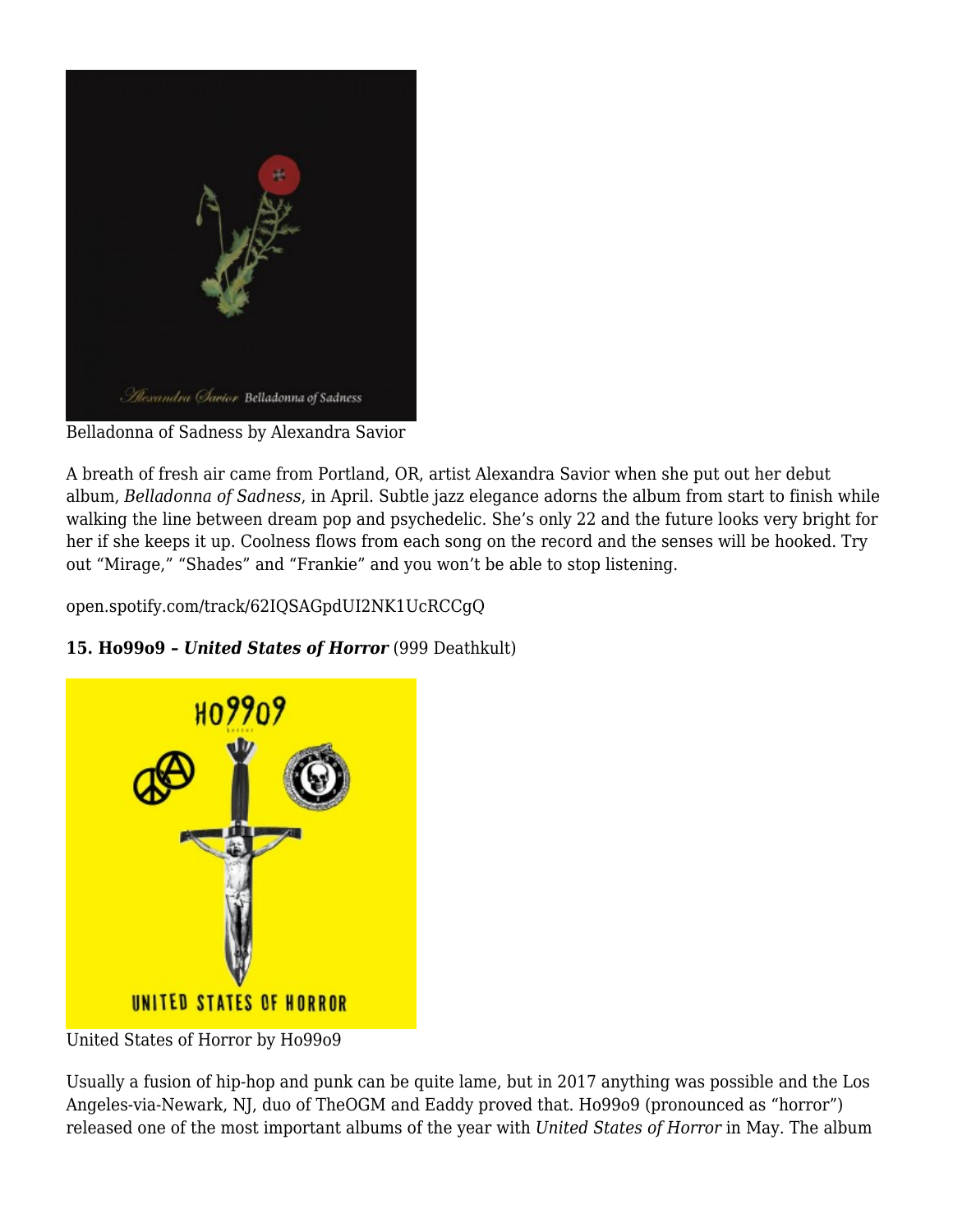confronts oppression, police brutality and racism head-on. It's a powerful record that musically hits like a stack of dynamite blasting through a brick wall. "Street Power," "Sub-Zero" and the title track are incredible.

[soundcloud.com/ho99o9/street-power](https://soundcloud.com/ho99o9/street-power)

### **14. Toad and the Stooligans –** *Very Handsome* (self-released)



Very Handsome by Toad and the Stooligans

The year 2017 saw Providence hip-hop band Toad and the Stooligans become one of the top up-andcoming acts in the local music scene with the release of their debut album *Very Handsome* in September. It blends syncopated harmonies and jazzy rhythms while riding a groove that takes over the senses. You can either rock your body to it or relax while taking it all in. Tracks like "All Things Considered," "Part Time Lovers" with Bianca Sings and "Statements" really shine.

[open.spotify.com/track/4xEVtF5U8AoMfju5EfDC7o](https://open.spotify.com/track/4xEVtF5U8AoMfju5EfDC7o)

**13. Land of Talk –** *Life After Youth* (Saddle Creek)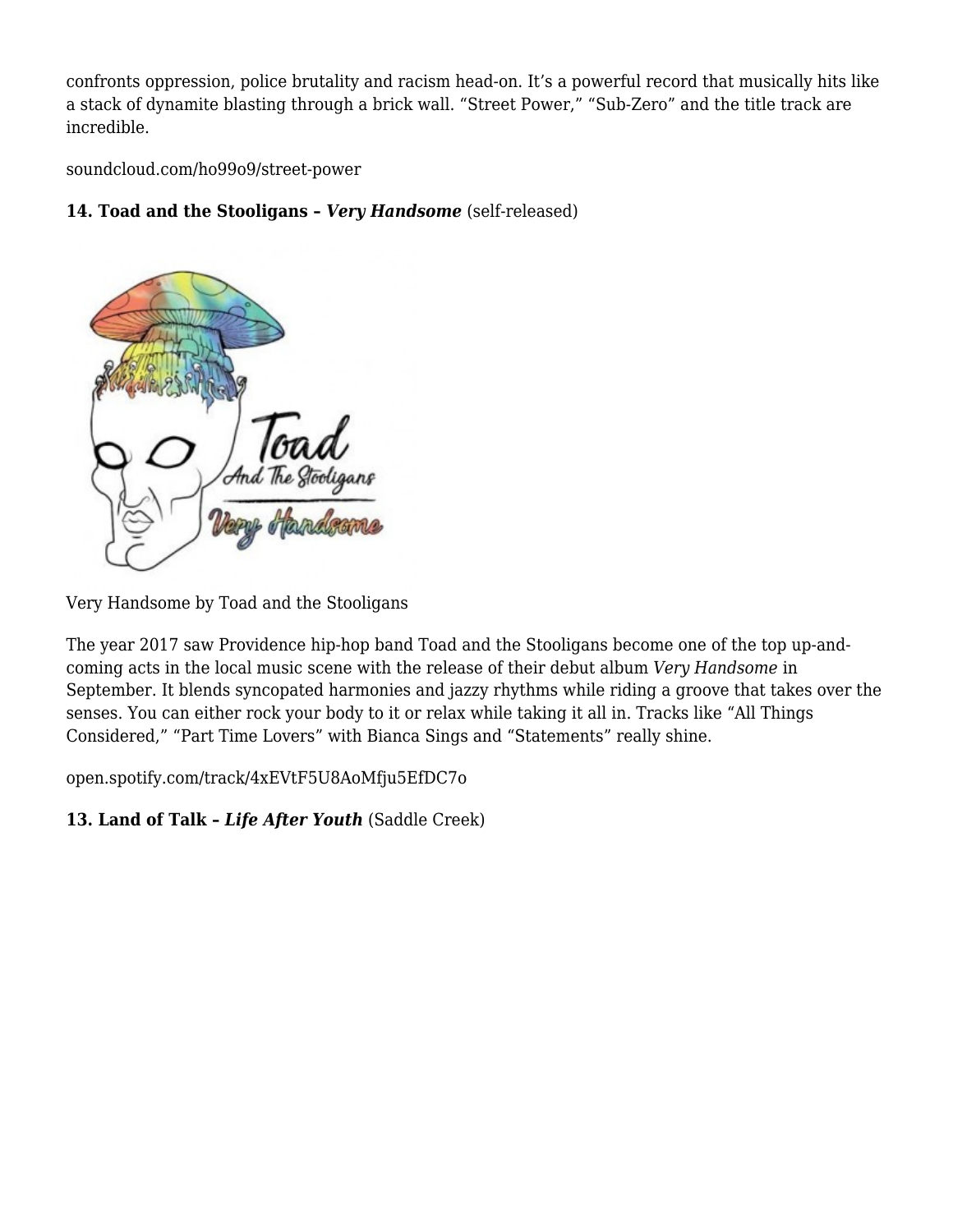

Life After Youth by Land Of Talk

Toronto musician Elizabeth Powell went through a reinvigoration before she released Land of Talk's third album *Life After Youth* in May. She went on a hiatus that lasted four years and then she came back to put out a wonderful record. There was no rust and Powell's songwriting is pristine. This album will put you under a spell. "Yes You Were," "This Time" and "Inner Lover" are jaw-dropping songs that each has its own special quality.

[landoftalk.bandcamp.com/track/this-time](https://landoftalk.bandcamp.com/track/this-time)



**12. And So I Watch You from Afar –** *The Endless Shimmering* (Sargent House)

*The Endless Shimmering* by And So I Watch You from Afar

When an act returns to their roots, it can be a beautiful thing. And So I Watch You from Afar went back to what made them fantastic in the first place when they unveiled their fifth album, *The Endless*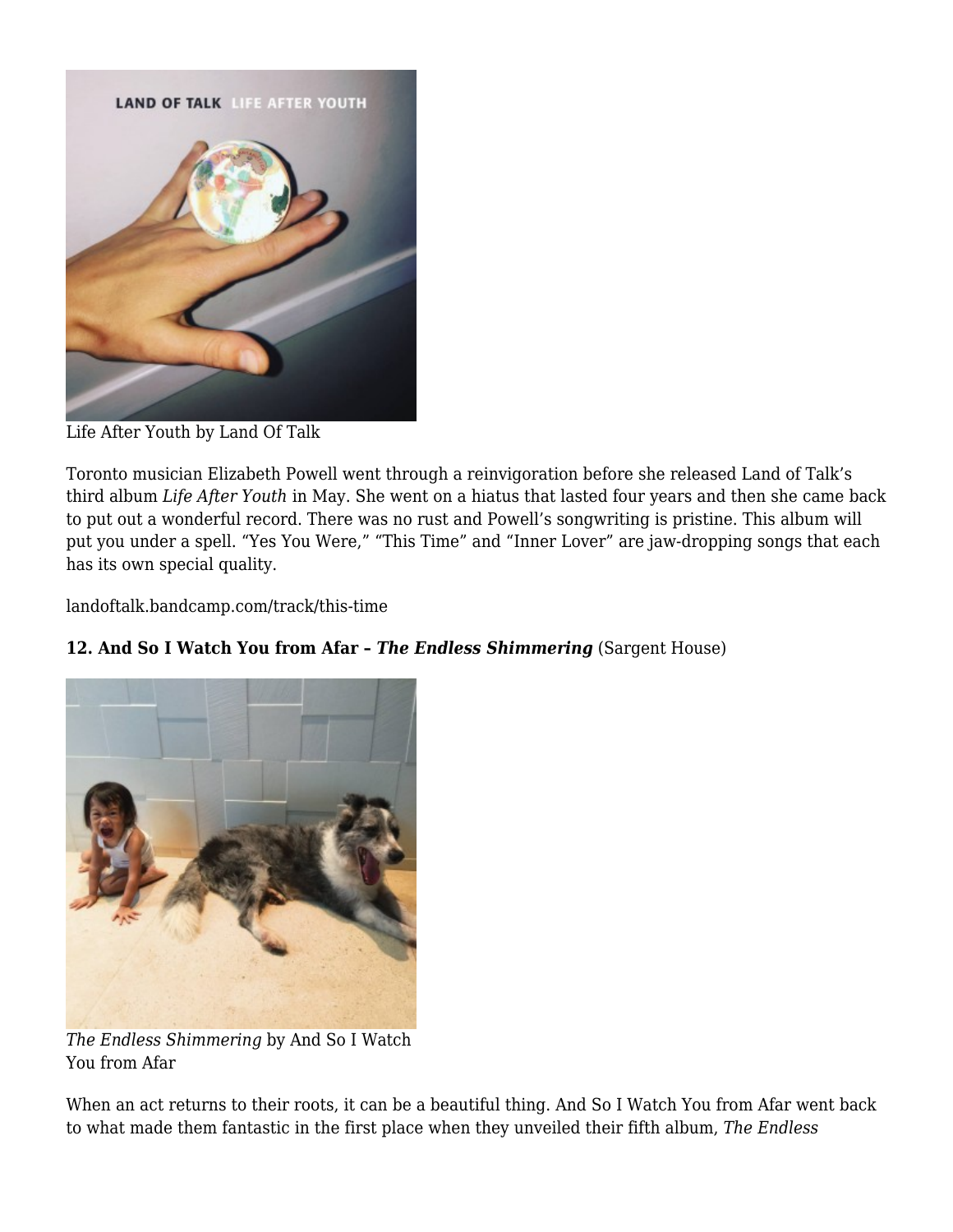*Shimmering*, in October. The experimental instrument prog rock act from Belfast, UK, got rid of the chanting that was present in their two previous albums and they stuck to unbridled shredding. The production of the record is excellent as well. "Mulally," "Three Triangles" and "Dying Giants" melt brains and rev things up.

[asiwyfa.bandcamp.com/track/mullally](https://asiwyfa.bandcamp.com/track/mullally)

## **11. At the Drive-In –** *At the Drive-In – in-ter a-li-a* (Rise)

After 17 years since a band's previous release, there's a hard choice what the comeback can be: It can be disaster or it can hark back to the band's glory days. The latter happened when post-hardcore legends At the Drive-In soothed the masses with their fourth album, *in-ter a-li-a*, back in May. Cedric Bixler-Zavala's voice still has impeccable range and Omar Rodriguez-Lopez consistently proves why he's one of the best guitarists alive. Plug in to "No Wolf Like the Present," "Governed by Contagions" and "Holtzclaw," and prepare to unleash some rage.

[open.spotify.com/track/3GdvFtZvR2m9fVldPcbYEX](https://open.spotify.com/track/3GdvFtZvR2m9fVldPcbYEX)



#### **10. Downtown Boys –** *Cost of Living* (Sub Pop)

Cost of Living by Downtown Boys

With all of the social and political turmoil that went on in 2017, it's only fitting that Providence punks Downtown Boys put out their biggest release yet with *Cost of Living* in August. The band's third album has a Clash-like essence that screams for revolution. It also musically punches bigotry, racism and ignorance in the face until all the teeth are on the ground. Victoria Ruiz is a fearless frontwoman and Joey La Neve DeFrancesco shreds on guitar. "A Wall," "Somos Chulas (No Somos Pendejas)" and "It Can't Wait" will energize you while also making you think about society as a whole.

[downtownboys.bandcamp.com/track/somos-chulas-no-somos-pendejas](https://downtownboys.bandcamp.com/track/somos-chulas-no-somos-pendejas)

#### **9. Broken Social Scene –** *Hug of Thunder* (Arts & Crafts)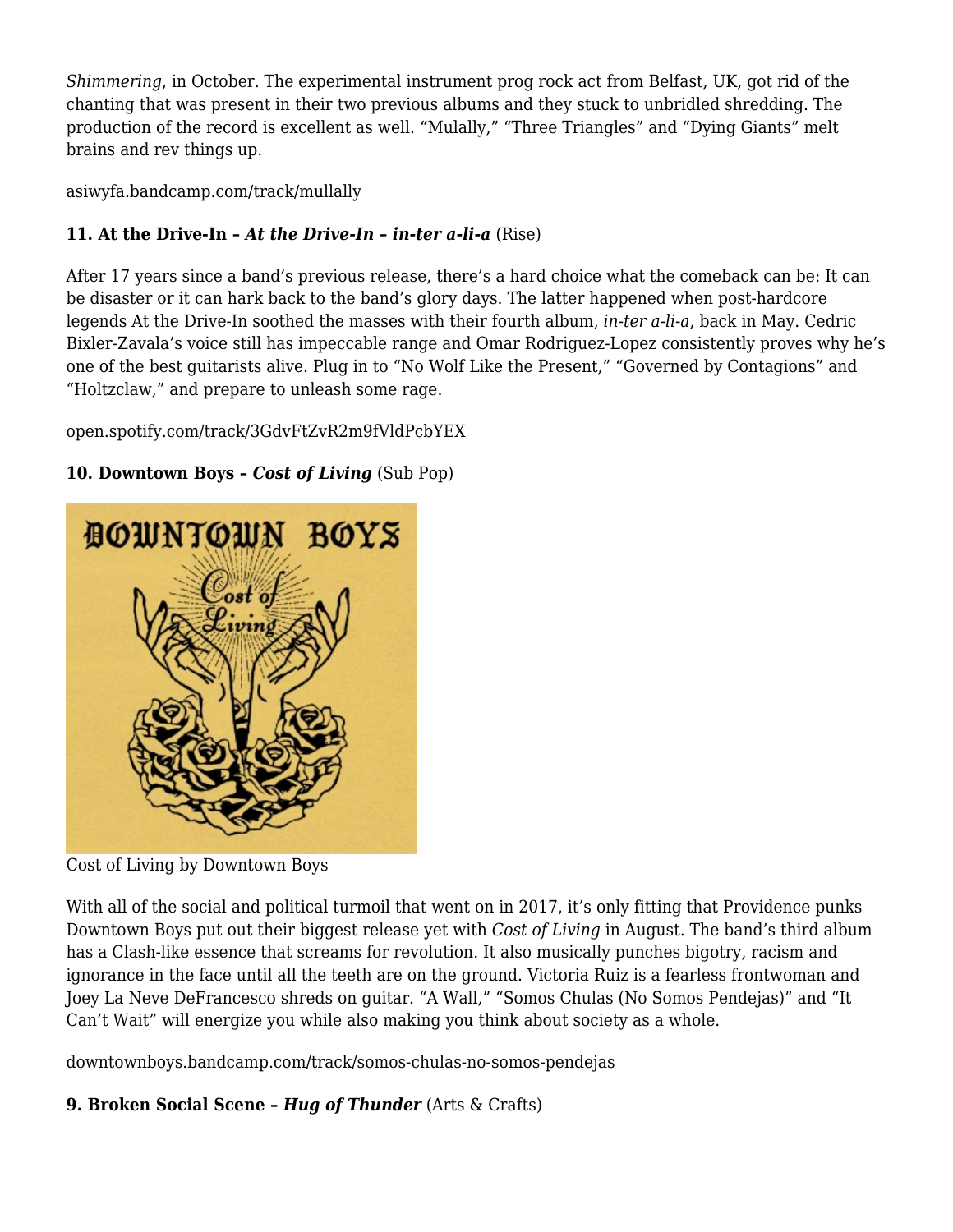

Hug of Thunder by Broken Social Scene

Kevin Drew and his wide ranging collective known as Broken Social Scene put out their best album in years back in July. *Hug of Thunder* is a stunning album with so many gems that it should be re-formed as a crown. There's a distinct amount of force that's bound to capture your attention – and, if that doesn't do it, then the orchestral songwriting should do the trick. Tracks "Halfway Home," "Vanity Pail Kids" and "Gonna Get Better" are too amazing to be ignored.

[open.spotify.com/track/4nUT86Gudk78XZLjcScZ3M](https://open.spotify.com/track/4nUT86Gudk78XZLjcScZ3M)

#### **8. Dutch Uncles –** *Big Balloon* (Memphis Industries)

Dutch Uncles are a very cool alt-pop act from a small town in England called Marple, and not a lot of folks know about them in the United States. It's puzzling because their fifth album, *Big Balloon*, that came out in February is so brilliant that they should have a bigger fan base. Their sound is ideal for anyone who digs new wave, post-punk and math rock. These cats have prog tendencies as well. Listen to "Combo Box," "Oh Yeah" and "Hiccup" and you'll know what I mean.

[dutchuncles.bandcamp.com/track/oh-yeah](https://dutchuncles.bandcamp.com/track/oh-yeah)

#### **7. Roz and the Rice Cakes –** *Devotion* (Team Love)

Indie pop act Roz and the Rice Cakes put out the best album to come out of Providence this year. The trio of Roz Raskin, Casey Belisle and Justin Foster has grown so much musically and their versatility knows no bounds. Their third album, *Devotion*, was released in October to feverish anticipation. It lives up to the hype through sheer originality and artistic progression. "Revolving," "Open Eyes" and "Do You" are rhythmic jams that latch on to the ears.

[rozandthericecakes-tl.bandcamp.com/track/revolving](https://rozandthericecakes-tl.bandcamp.com/track/revolving)

#### **6. Wu-Tang Clan –** *The Saga Continues* (Entertainment One)

One of the best hip-hop acts – ever – returned to form this year. The Wu-Tang Clan put out their seventh album, *The Saga Continues*, in October and it's astounding. Mathematics and RZA co-produced the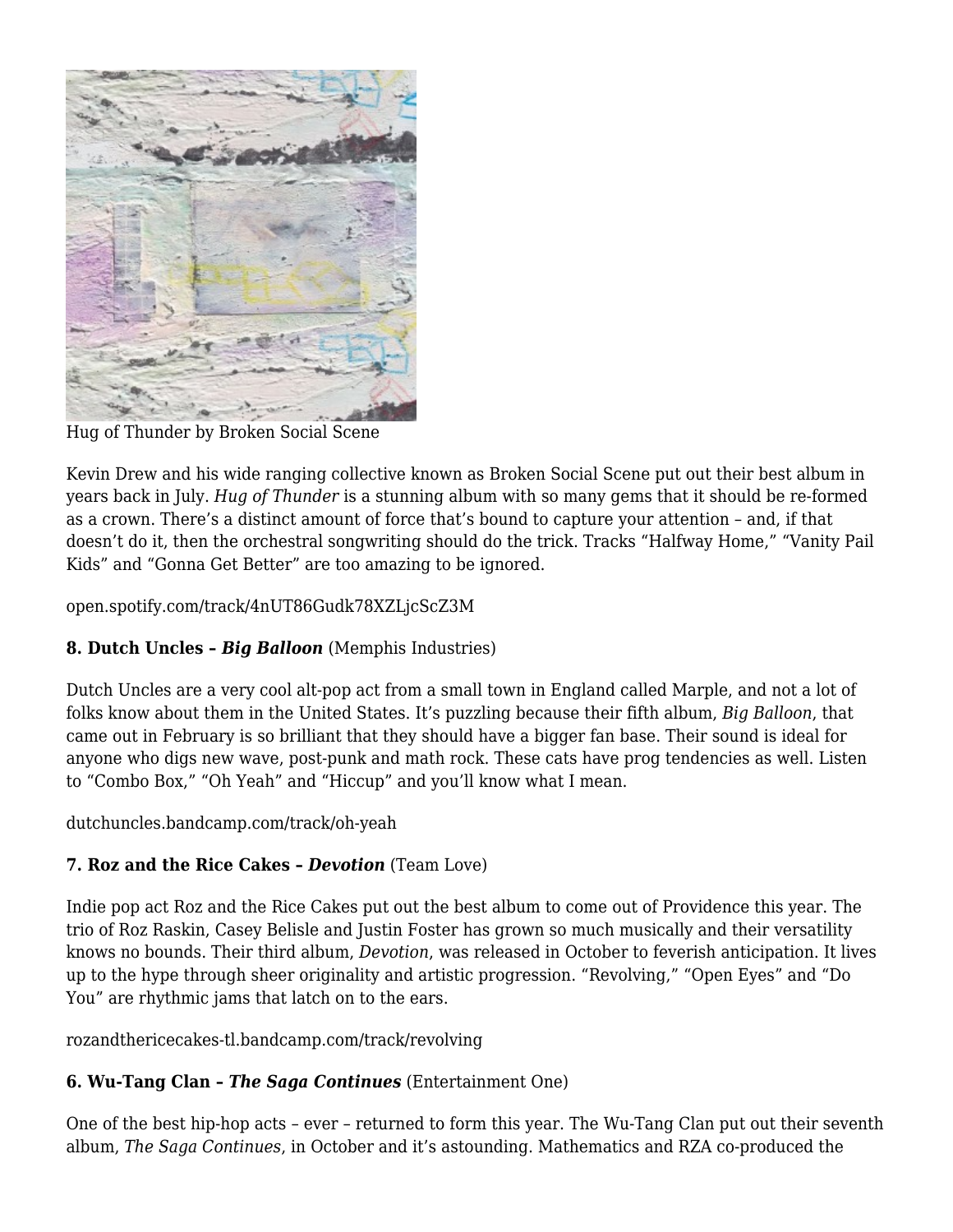record while the crew of Method Man, GZA, Raekwon, Ghostface Killah, Inspectah Deck, Masta Killa and Cappadonna put down some of their best rhymes in years. There's also an assortment of special guests including Redman, Sean Price and Killah Priest among others. "Lesson Learn'd," "If Time Is Money" and "Pearl Harbor" are fine examples of fantastic hip-hop.

[open.spotify.com/track/2wdjA0qJ1zbVN9JriPh2hc](https://open.spotify.com/track/2wdjA0qJ1zbVN9JriPh2hc)



### **5. Death from Above –** *Outrage! Is Now* (Last Gang)

Outrage! Is Now by Death From Above

If 2017 put any band through the ringer, it had to be Death from Above from Toronto. Sebastian Grainger and Jesse F. Keeler got rid of the "1979" part of the band's name and they also got grouped in with the alt-right against their will because Proud Boys founder Gavin McInnes is a fan, and Keeler ended up making a public apology for him. They also put out their third album titled *Outrage! Is Now* in September, and it's the tightest album of the year. Each song is compact, fast and intense. Dive into "Freeze Me," "Never Swim Alone" and "NVR 4EVR" and get your mind blown.

[open.spotify.com/track/18Dt1iRKaYFU9NaTlNeM0h](https://open.spotify.com/track/18Dt1iRKaYFU9NaTlNeM0h)

**4. Ty Segall** (Drag City)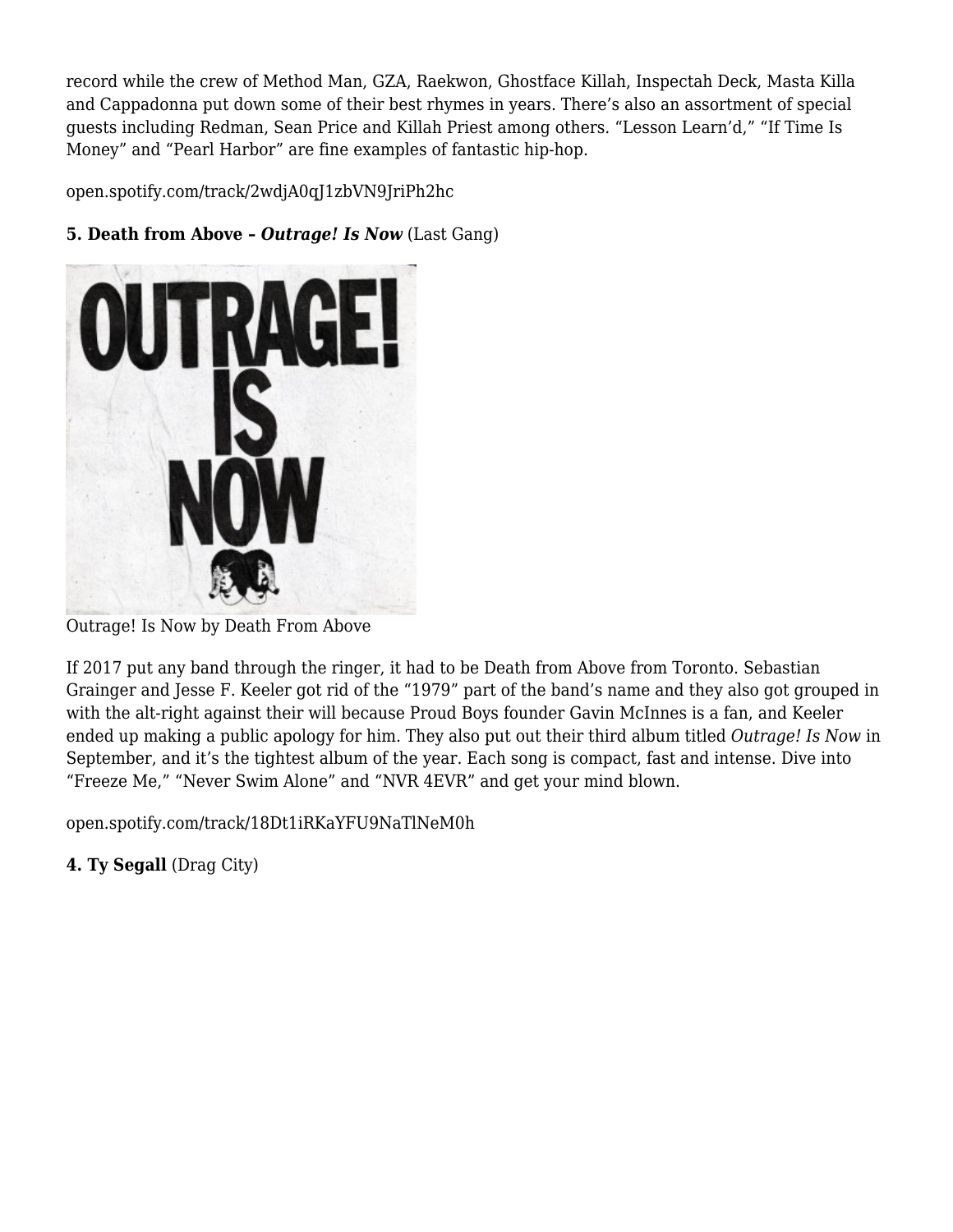

Ty Segall's self titled album cover

After eight albums, Los Angeles garage rock phenom Ty Segall finally put out his ninth under his own name in January, with Steve Albini producing. Segall goes back to the T. Rex-esque brand of rock 'n' roll for which that he's loved. He also doesn't let up when it comes to the volume, either. If you ever find yourself in need of a musical weapon to combat a neighbor's bad taste in music, this album is it. Songs like "Break a Guitar," "Warm Hands (Freedom Returned)" and "Thank You Mr. K" are highly recommended to be listened to as loud as possible.

[www.youtube.com/embed/V6dk31yRA8I](https://www.youtube.com/embed/V6dk31yRA8I)

#### **3. Japandroids –** *Near to the Wild Heart of Life* (Anti-/Arts & Crafts)



**Japandroids** 

Japandroids have to be one of the hardest working bands today. Guitarist and vocalist Brian King and drummer David Prowse tour relentlessly, and their Vancouver-bred rock sound is so damn good. They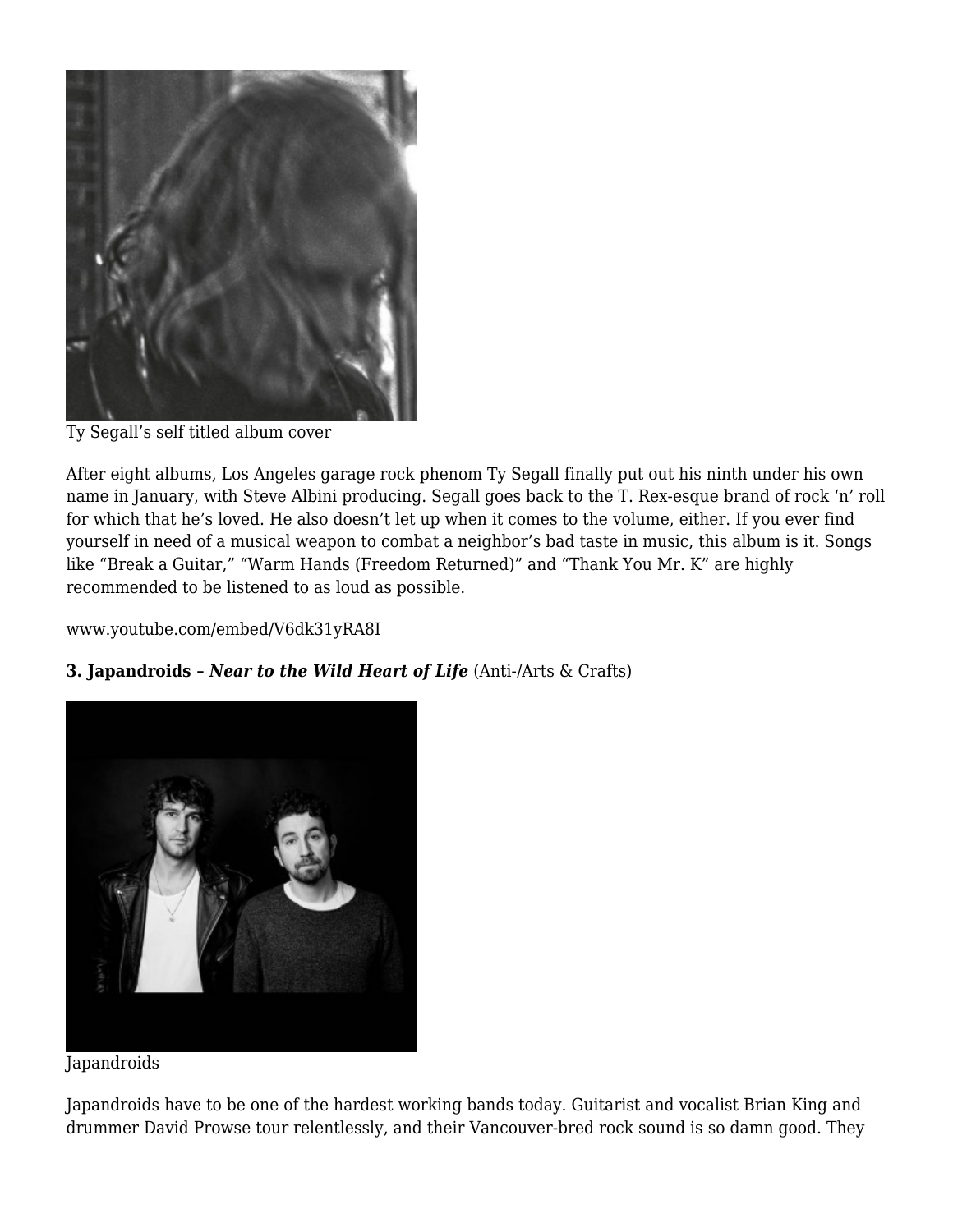released their third album, *Near to the Wild Heart of Life*, in January, and it shows maturity and growth in their music. Like their other albums, there's a hard-hitting, honest aesthetic that's unrivaled. "North East South West" is an ode to their continual touring, "Arc of Bar" is a rejoicing jam and "In a Body Like a Grave" is a triumphant anthem.

[japandroids.bandcamp.com/track/north-east-south-west](https://japandroids.bandcamp.com/track/north-east-south-west)



## **2. Ted Leo –** *The Hanged Man* (SuperEgo)

The Hanged Man by Ted Leo

Technically, this can be considered to be a local release due to Ted Leo's residence in South County, Rhode Island, but, regardless, his first solo album that came out in September is magnificent. There are classic pop leanings that compliment his class mod punk style. It seems as if Leo is trying to embrace the aging singer-songwriter role while also maintaining his punk roots. The artistic conflict breeds genuinely poignant music that has Leo pouring his heart out. "You're Like Me," "Can't Go Back" and "Lonsdale Avenue" will excite the nerves for different reasons.

[open.spotify.com/track/6V8xjM2iJzJMc7aMJx0DMK](https://open.spotify.com/track/6V8xjM2iJzJMc7aMJx0DMK)

## **1. St. Vincent –** *Masseduction* (Loma Vista)